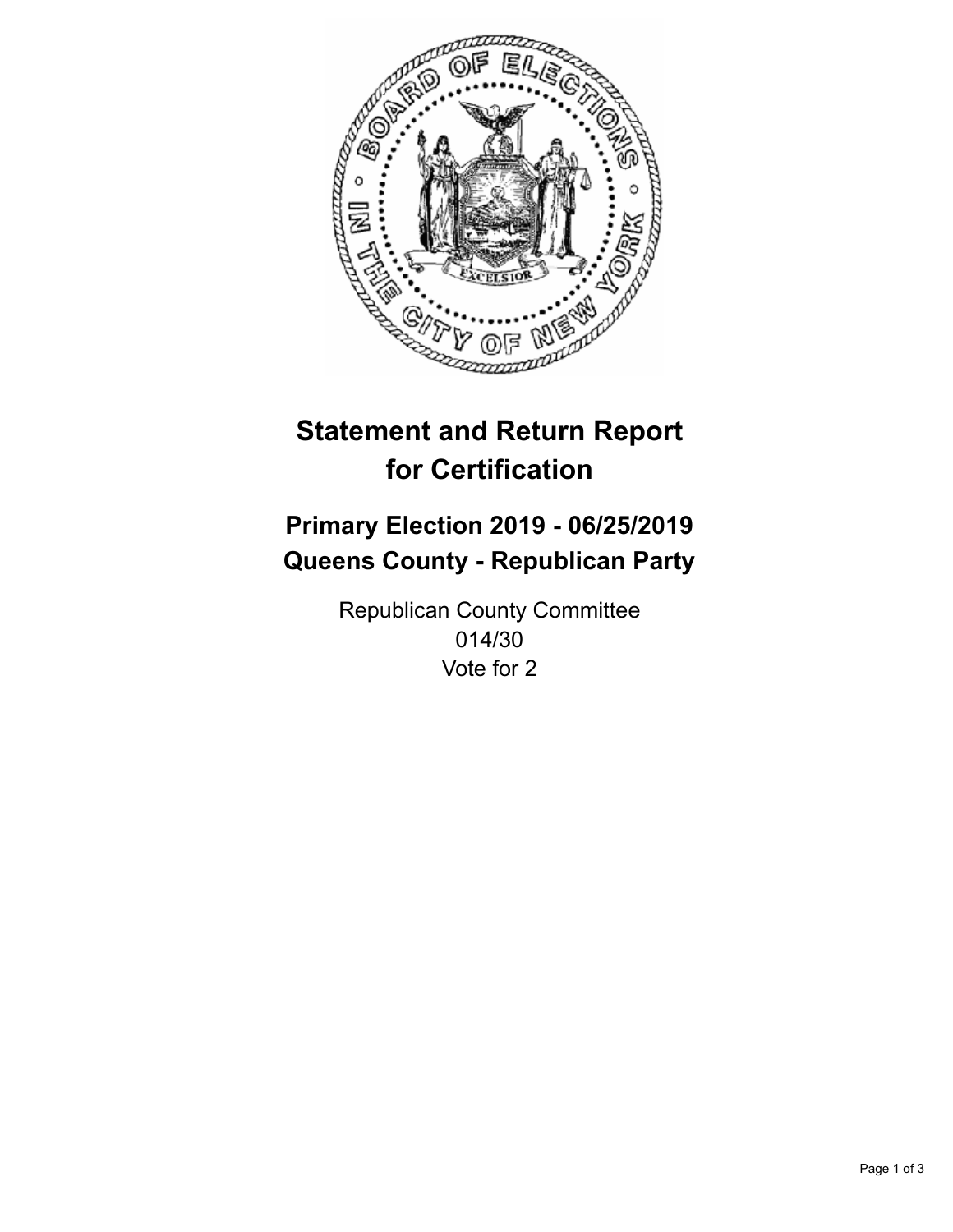

## **Assembly District 30**

| <b>PUBLIC COUNTER</b>                                    | 18 |
|----------------------------------------------------------|----|
| <b>MANUALLY COUNTED EMERGENCY</b>                        | 0  |
| ABSENTEE / MILITARY                                      | 0  |
| AFFIDAVIT                                                |    |
| <b>Total Ballots</b>                                     | 19 |
| Less - Inapplicable Federal/Special Presidential Ballots | 0  |
| <b>Total Applicable Ballots</b>                          | 19 |
| ANTHONY G. MEZZATESTA                                    | 18 |
| <b>PHILIP STINES</b>                                     | 12 |
| CHRISTINA ANASTASIO                                      | 2  |
| <b>WARREN J. GRECULA</b>                                 |    |
| <b>Total Votes</b>                                       | 33 |
| Unrecorded                                               | 5  |